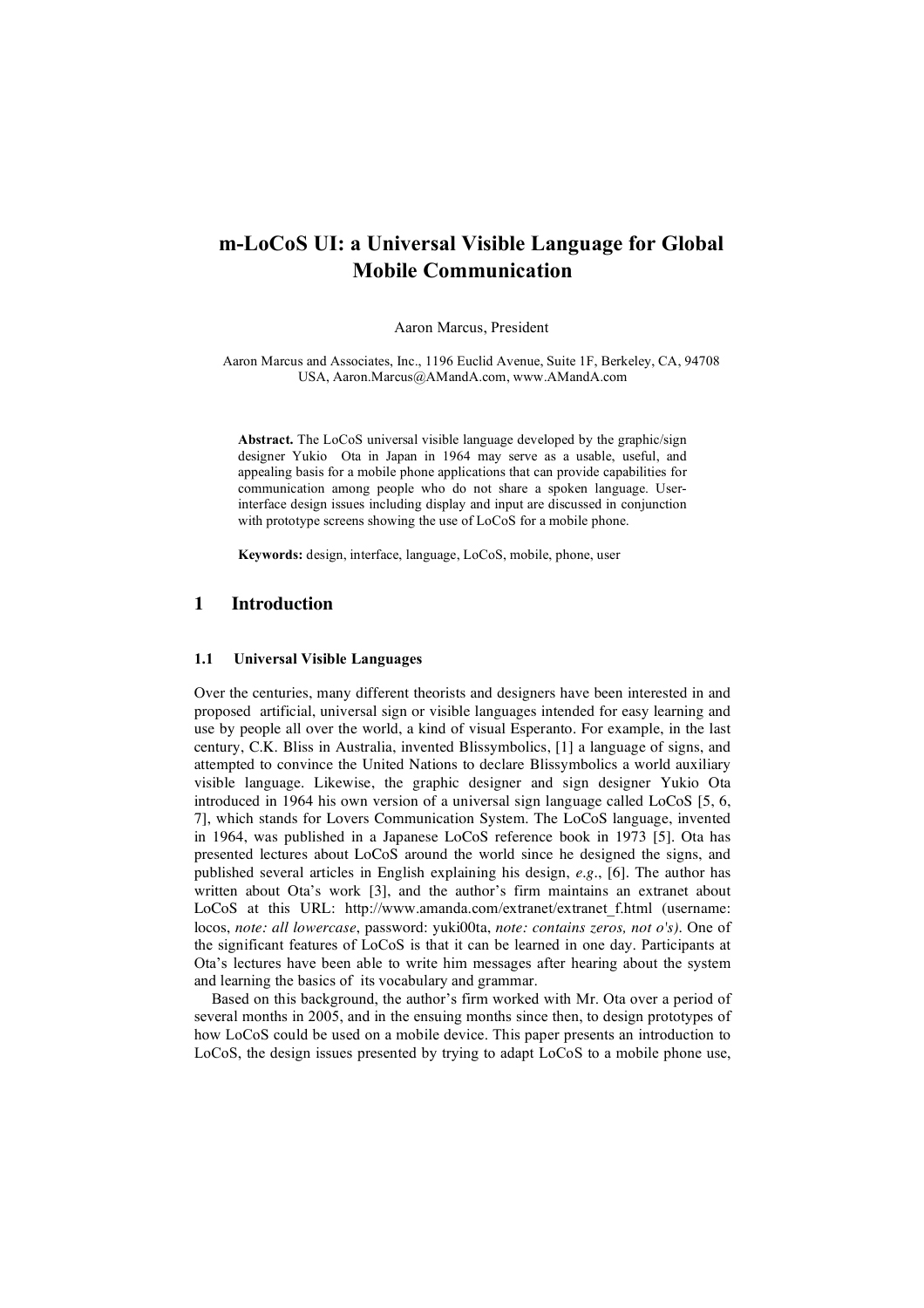an initial set of prototype screens, and future design challenges. The author and Associates of the author's firm worked with the inventor of LoCoS in early 2005 and subsequently to adapt the language to the context of mobile device use.

#### **1.2 Basics of LoCoS**

LoCoS is an artificial, non-verbal, generally non-spoken, visible language system designed for use by any human being to communicate with others who may not share spoken or written natural languages. Individual signs may be combined to form expressions and sentences in somewhat linear arrangements, as shown in Figure 1.



**Figure 1: Individual and combined signs.**

The signs may be combined into complete LoCoS expressions or sentences, formed by three horizontal rows of square area typically reading from left to right. Note this culture/localization issue: Many, but not all symbols could be flipped left to right for readers/writers used to right-to-left verbal languages. The main contents of a sentence are placed in the center row. Signs in the top and bottom rows act as adverbs and adjectives, respectively. Looking ahead to the possible use of LoCoS in mobile devices with limited space for sign display, a mobile-oriented version of LoCoS can use only one line. The grammar of the signs is similar to English (subject-verbobject). This aspect of the language, also, is an issue for those users used to other paradigms from natural verbal languages.

LoCoS differs from alphabetic natural languages in that the semantic reference (sometimes called "meaning") and the visual form are closely related. LoCoS differs from some other visible languages, *e.g.*, Bliss symbols use more abstract symbols, while LoCoS signs are more iconic. LoCoS is similar to, but different from Chinese ideograms, like those incorporated into Japanese Kanji signs. LoCoS is less abstract in that symbols of concrete objects like a road sign shows pictures of those objects. Like Chinese signs or Kanji, one sign refers to one concept, although there are compound concepts. According to Ota, LoCoS re-uses signs more efficiently than traditional Chinese signs. Note that the rules of LoCoS did not result from careful analysis across major world languages for phonetic efficiency. LoCoS does have rules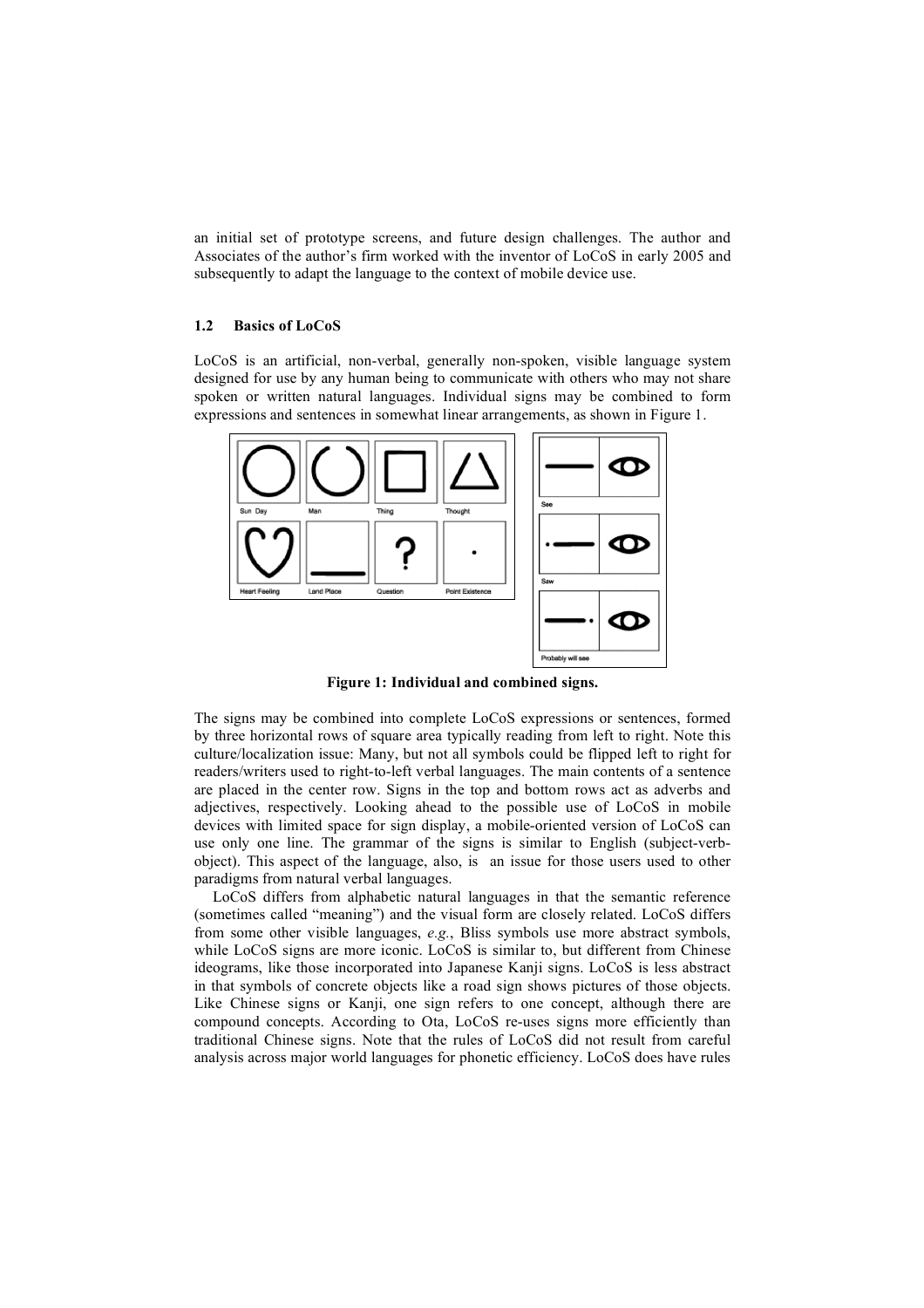for pronunciation (rarely used), but audio input/out was not explored in the project to be described for a mobile-LoCoS.

LoCoS has several benefits that would make it potentially usable, useful, and appealing as a sign language displayable on mobile devices. First, it is easy to learn in a progressive manner, starting with just a few basics. The learning curve is not steep, and users can guess correctly at new signs. Second, it is easy to display; the signs are relatively simple. Third, it is robust. People can understand the sense of the language without knowing all signs. Fourth, the language is suitable for mass media and the general public. People may find it challenging, appealing, mysterious, and fun.

# **2 Design Approaches for m-LoCoS**

#### **2.1 Universal Visible Messaging**

m-LoCoS could be used in a universal visual messaging application, as opposed to text messaging. People who do not speak the same language can communicate with each other. People who need to interact via a UI (UI) that has *not* been localized to their own language normally would find the experience daunting. People who speak the same language but want to communicate in a fresh new medium may find LoCoS especially appealing, *e.g.*, teen-agers and children. People who may have some speech or accessibility issues may find m-LoCoS especially useful.

Currently the author's firm has developed initial prototype screens showing how LoCoS could be used in mobile devices. The HTML prototype screens have been developed showing a Motorola V505 and a Nokia 7610 phone. A LoCoS-English dictionary was begun and is in progress. Future needs including expanding LoCoS, exploring new, different visual attributes for the signs of LoCoS , including color, animation, and non-linear arrangements (called LoCoS 2.0), and developing the prototype more completely so that it is more complete and interactive.

The assumptions and objectives for m-LoCoS include the following:

For the developing world, there is remarkable growth in the use of mobile phones. China has over 300 million phones, larger than the USA population, and India is growing rapidly. People seem to be willing to spend up to 10% of their income for phones and service, which is often their only like to the world at large. For many users, the mobile phone is the first one that they have ever used. In addition, literacy levels are low, especially familiarity with computer user-interfaces. Thus, if mobile voice communication is expensive and unreliable, mobile messaging may be slower but cheaper, and more reliable Texting may be preferred to voice communication in some social settings. m-LoCoS may make it easier for people in developing countries to communicate with each other and with those abroad. The fact that LoCoS can be learned in one day makes it an appealing choice.

In the industrialized world, young people (*e.g.*, ages 2-25) have a high aptitude for learning new languages and user-interface paradigms. It is a much-published phenomenon that young people like to text-message, in addition to, and sometimes in preference to talking on their mobile phones. In Japan, additional signs, called emoticons have been popular for years. In fact, newspaper accounts chronicle the rise of *gyaru-moji* ("girl-signs") , a "secret" texting language of symbols improvised by Japanese teenage girls. They are a mixture of Japanese syllables, numbers,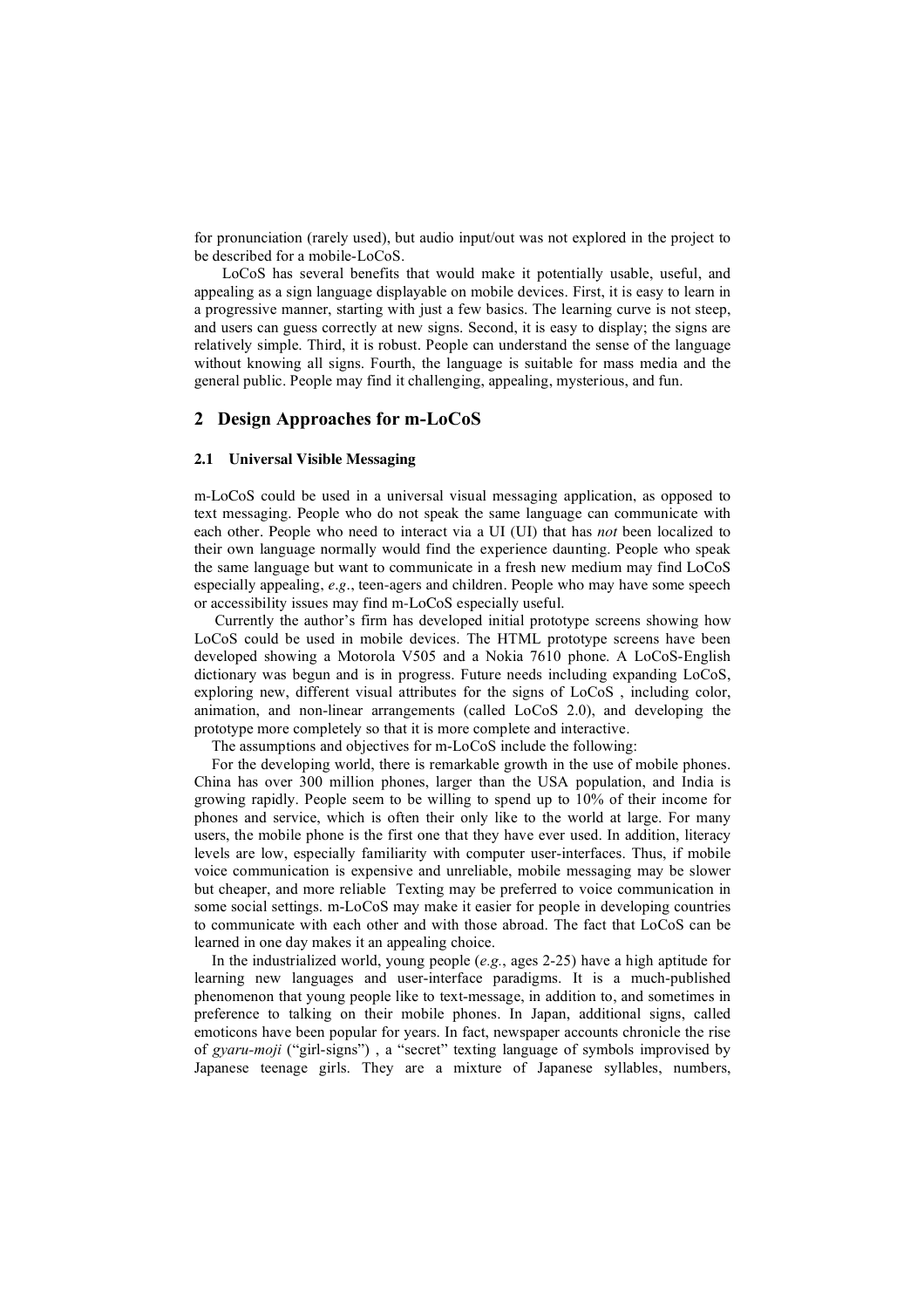mathematical symbols , and Greek characters. Even though gyaru-moji takes twice as long for input as standard Japanese, they are still popular. This phenomenon suggests that young people might enjoy sign-messaging using LoCoS. The signs might be unlike anything they have used before, they would be easy to learn, they would be expressive, and they would be aesthetically pleasing. A mobil-device-enabled LoCoS might offer a fresh new way to send messages.

#### **2.2 User Profiles, and Use Scenarios**

Regarding users and their use-context, although 1 billion people use mobile phones now, there are a next 1 billion people, many in developing countries, who have never used any phone before. A mobile phone's entire user interface (UI) could be displayed in LoCoS, not only for messaging but for all applications, including voice. For younger users interested in a "cool" or "secret" form of communication in the industrialized world, they would be veteran mobile phone users. LoCoS would be an add-on application, and the success of *gyaru-moji* in Japan, as well as emoticon-use, suggests that a m-LoCoS could be successful. Finally, one could consider the case of travelers in countries that do not speak the traveler's language. Bearing in mind these circumstances, the author's firm developed three representative user profiles and use scenarios for exploring m-LoCoS applications and its UI. Use Scenario 1 concerns the micro-office in a less-developed country: Srini is a man in a small town in India. User Scenario 2 concerns young lovers in a developed country: Jack and Jill, boyfriend and girlfriend, in the USA. Use Scenario 3 concerns a traveler in a foreign country: Jaako is a Finnish tourist in a restaurant in France. Each of these is described briefly below.

**Use Scenario 1: Micro-office in a less-developed country.** Srini in India lives in a remote village that does not have running water, but just started having access to a new wireless network. The network is not reliable or affordable enough for long voice-conversations, but is adequate for text-messaging. Srini's mobile phone is the only means for non-face-to-face communication with his business partners. Srini's typical communication topic is this: should he go to a next village to sell his products, or wait for the prices to rise?

**Use Scenario 2: Young lovers in the USA**. Jack and Jill, boyfriend and girl friend, text-message each other frequently, using 5-10 words per message, and 2-3 messages per conversation thread. They think text-messaging is "cool," *i.e.*, highly desirable. They think it would be even "cooler" to send text messages in a private, personal, or secret language not familiar to most people looking over their shoulders or somehow intercepting their messages.

**Use Scenario 3: Tourist in a foreign country.** Jaako, a Finnish tourist ina restaurant in Paris, France, is trying to communicate with the waiter; however, he and the waiter do not speak a common language. A typical restaurant dialogue would be: "May I sit here?" "Would you like to start with an appetizer?" "I'm sorry; we ran out of that." "Do you have lamb?" All communication takes place via a single LoCoSenabled device. Jaako and the waiter take turns reading and replying, using LoCoS.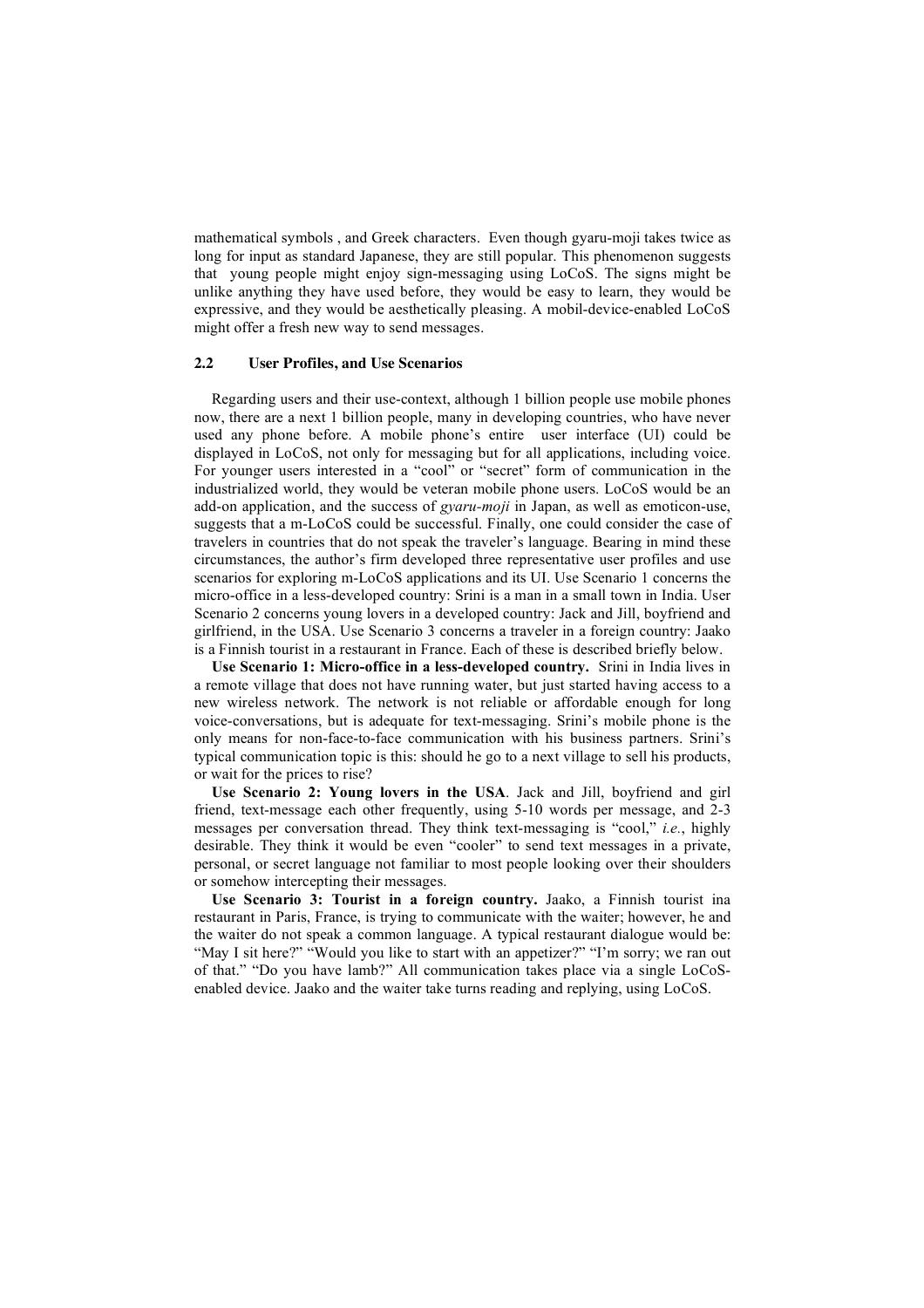#### **2.3 Design Implications and Design Challenges**

The design implications for developing m-LoCoS are that the language must be simple and unambiguous, input must occur quickly and reliably, and several dozen m-LoCoS signs must fit onto one mobile-device screen. Another challenge is that LoCoS as a system of signs must be extended for everyday use. Currently, there are about 1000 signs, as noted in the guidebook published in Japanese [5]. However, these signs are not sufficient for many common use scenarios. The author, working with his firm's associates, estimate that about 3000 signs are required, which is similar to Basic Chinese. The new signs to be added cannot be arbitrary, but should follow the current patterns of LoCoS and be appropriate for modern contexts a halfcentury after its invention. Even supposedly universal, timeless sign systems like those of Otto Neurath's group's invention called Isotypes [3,7] featured some signs that almost a century later are hard to interpret, like a small triangular shape representing sugar, based on a familiar commercial pyramical paper packaging of individual sugar portions in Europe in the early part of the twentieth century.

Another design challenge for m-LoCoS is that the mobile phone UI itself should utilize LoCoS (optionally, like language switching). For the user in developing countries, it might be the case that telecom manufacturers and service providers might not have localized, or localized well, the UI to the specific users' preferred language. M-LoCoS would enable the user to comfortably rely on a language for the controls and for help. For users in more developed countries, the "cool" factor or the interest in LoCoS would make a m-LoCoS UI desirable. Figure 3 shows an initial sketch by the author's firm for the some signs.

| ⊯    | ₽            | ×                        | ◇     | $\rightarrow -$ |        |
|------|--------------|--------------------------|-------|-----------------|--------|
| add  | <b>back</b>  | Cancel                   | close | continue        | edit   |
| 氢    | $\mathsf{H}$ | О                        | ♡     | đ               |        |
| menu | next         | $\overline{\mathsf{OK}}$ | open  | <b>PHONE</b>    | remove |

**Figure 3: Sketch of user-interface control signs based on LoCoS.**

Not only must the repertoire of the current LoCoS signs be extended, but the existing signs must be revised to update them, as mentioned earlier in relation to Isotype. Despite Ota's best efforts, some of the signs are culturally or religiously biased. Of course, it is difficult to make signs that are clear to everyone in the world and are pleasing to everyone. What is needed is a practical compromise that achieves tested success with the cultures of the target users. Examples of current challenges are shown in Figure 4. The current LoCoS sign for "restaurant" might often be mistaken for a "bar" because of the wine glass sign inside of the building sign. The cross as a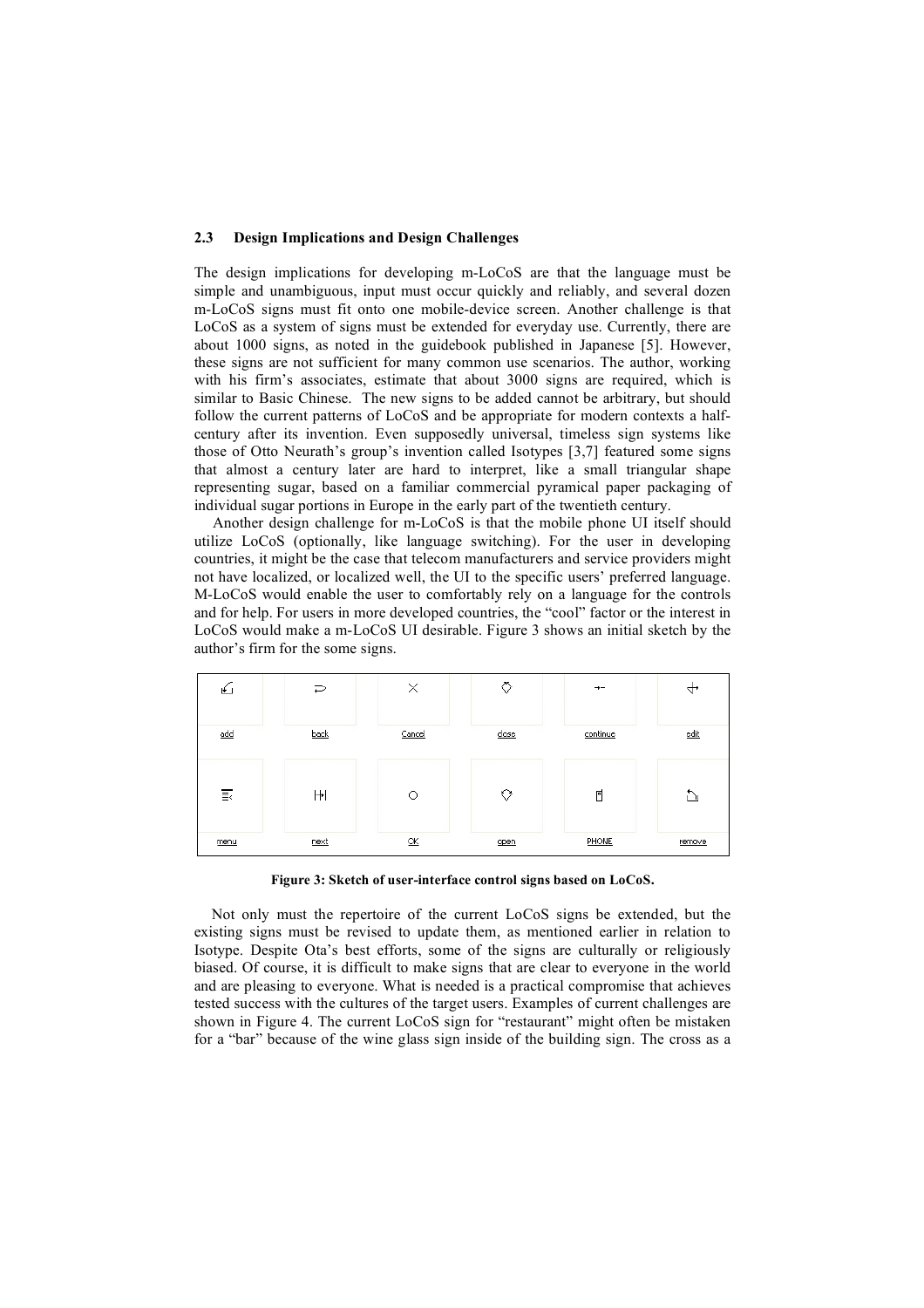sign for "religion" might not be understood correctly, thought appropriate, or even be welcome in Moslem countries such as Indonesia.



**Figure 4: LoCoS signs for Priest and Restaurant**

Another challenge would be to enable and encourage users to try LoCoS. Target users must be convinced to try to learn the visible language in one day. Non-English speakers might need to accommodate themselves to the English subject-verb-object structure. In contrast, in Japanese, the verb comes last, as it does in German dependent phrases. Despite Ota's best efforts, some expressions can be ambiguous. Therefore, there seems to be a need for dictionary support, preferably on the mobile device itself. Users should be able to ask, "what is the LoCoS sign for the X, if any?, or "what does this LoCoS sign mean?"

In general, displaying m-LoCoS on small screens is a fundamental challenge. There are design trade-offs among the dimensions of legibility, readability, and density of signs. Immediately, one must ask, what should be the dimensions in pixels of a sign? Figure 5 shows some comparative sketches of small signs.

Japanese phones and Websites often seem to use 13 x 13 pixels. In discussions between the author's firm and Yukio Ota, it was decided to use 15 x 15 pixels for the signs. This density is the same as smaller, more numerous English signs. There was some discussions about whether signs should be anti-aliased; unfortunately, not enough was known about support of mobile devices with grayscale pixels to know what to recommend. Are signs easier to recognize and understand if anti-aliased? This issue is a topic for future user research.



**Figure 5: Examples of signs drawn with and without anti-aliasing.**

#### **2.4 Classifying, Selecting, and Entering Signs**

There are several issues related to how users can enter m-LoCoS signs quickly and reliably. Users may not know for sure what the signs look like. What the user has in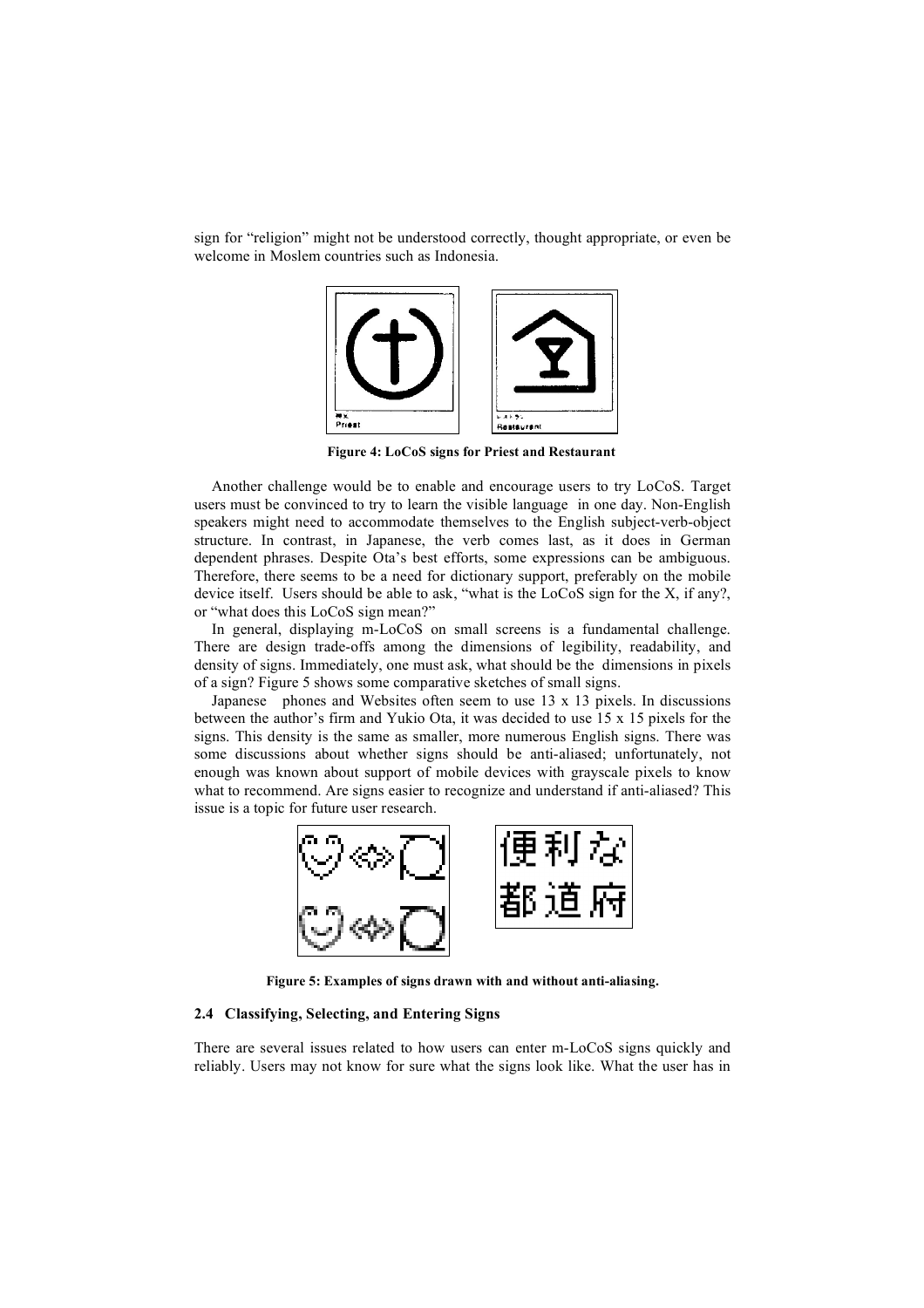mind might not be in the vocabulary yet, or might not ever become a convention. One solution t is to select a sign from a list (menu), the technique used in millions of Japanese mobile phones. Here, an issue is how to locate one of 3,000 signs by means of a matrix of 36 signs that may be displayed in a typical 128 x 128 pixel screen (or a larger number of signs in the larger displays of many current high-end phones).

The current prototype developed by the author's firm uses a two-level hierarchy to organize the signs. Each sign is in of 18 domains of subject matter. Each domein's list of signs is accessible with 2-3 key strokes. 3000 signs divided into 18 domains would yield approximately 170 signs per domain, which could by shown in five screens of 36 signs each. A three-level hierarchy might also be considered. As with many issues, these would have to be user-tested carefully to determine optimum design trade-offs. Figure 6 shows a sample display.



**Figure 6: Sample prototype display of a symbol menu for a dictionary.**

To navigate among a screen-full of signs to a desired one, numerical keys can be used for eight-direction movement from a central position at the 5-key, which also acts as a Select key. For cases in which signs do not fit onto one screen (*i.e.*, more than 36 signs), the 0-key might be used to scroll upward or downward with one or two taps. There are challenges with strict hierarchical navigation. It seems very difficult to make intuitive the taxonomy of all concepts in a language. Users may have to learn which concept is in which category. Shortcuts may help for frequently-used signs.

In addition, there are different (complementary) taxonomies. Form taxonomies could group signs that look similar (*e.g.*, those containing a circle). Properties taxonomies could group signs that are concrete *vs.* abstract, artificial *vs.* natural, micro-scaled *vs.* macro-scaled, *etc.* Schemas (domains in the current prototype) would group "apple" and "frying pan" in the same domain because both are in the "food/eating" schema.

Most objects/concepts belong to several independent (orthogonal) hierarchies. Might it not be better to be able to select from several? This challenge is similar to multi-faceted navigation in mobile p hones. It is also similar to the "20 Questions" game, but would require fewer questions because users can choose from up to one dozen answers each, not just two choices. Software should sort hierarchies presented to users by most granular to more general "chunking." It is also possible to navigate two hierarchies with just one key press.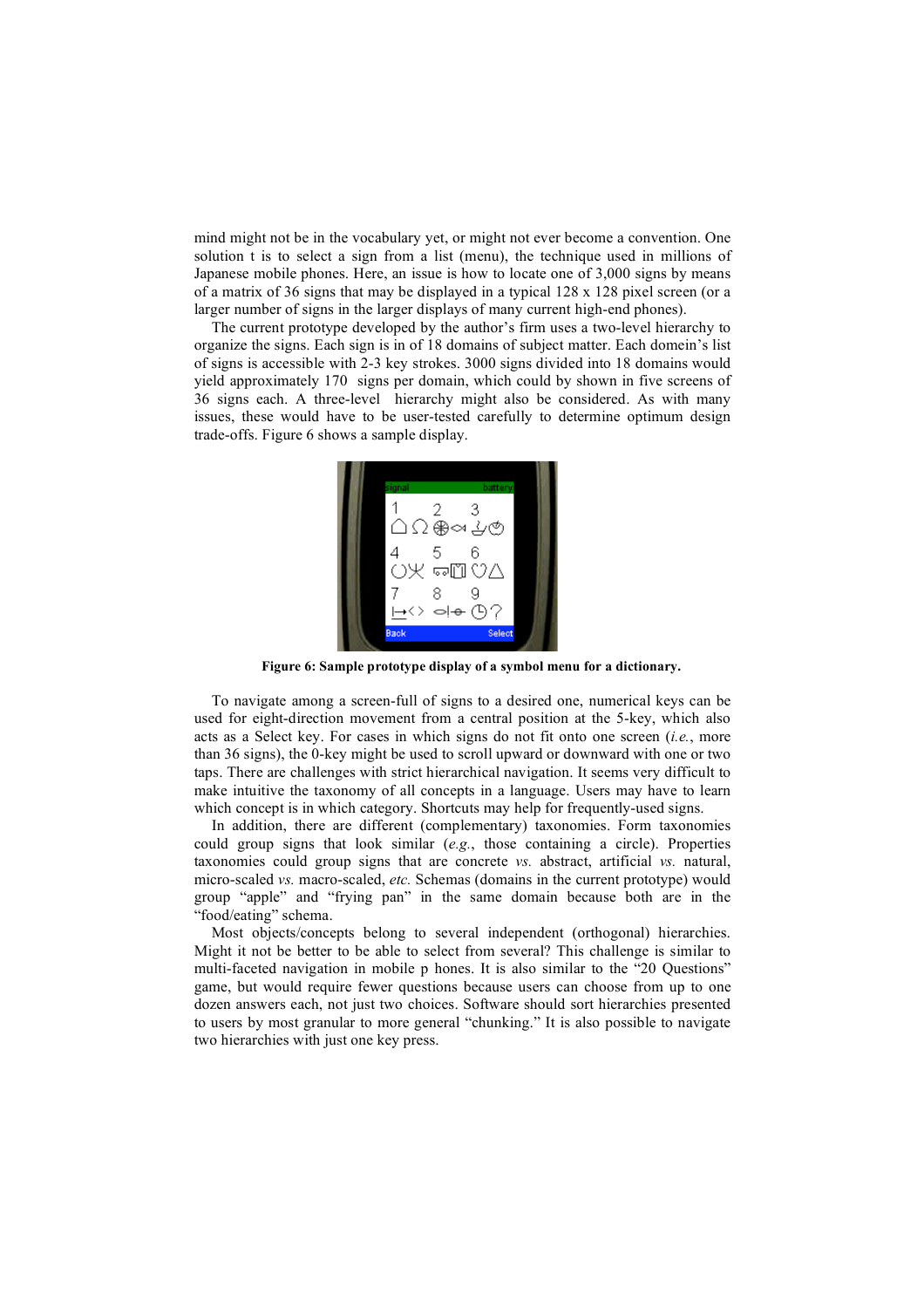A realistic, practical solutions would incorporate context-sensitive guessing of what sign the user is likely to use next. The algorithm could be based on the context of a sentence or phrase the user is assembling, or on what signs/patterns the user frequently selects. Figure 7 illustrates multiple categories selection scheme.

|                      |  | Concrete   Abstract   Don't know |
|----------------------|--|----------------------------------|
| Man-Made             |  |                                  |
| Naturally -Occurring |  |                                  |
| Both                 |  |                                  |
| Don't Know           |  |                                  |
|                      |  |                                  |

**Figure 7: Possible combinations of schema choices for signs.**

If the phone has a camera, like most recent phones, the user could always write signs on paper and send that image-capture to a distant person or show the paper to a person nearby. However, the user might still require and benefit from a dictionary (in both directions of translation) to assist in assembling the correct signs for a message.

| Group        |         | $\mathbf{2}$ |    | ٠                      | 5                        | ¢.     | ٠           |            | $\circ$                   | $\circ$ |    |    |       | Delete |
|--------------|---------|--------------|----|------------------------|--------------------------|--------|-------------|------------|---------------------------|---------|----|----|-------|--------|
|              | $\circ$ | w,           | ε  | o<br>٠<br>$\mathbb{R}$ | $\overline{\phantom{a}}$ | Y      | d<br>$\cup$ | മ          | $\circ$<br>$\sim$         | €       |    |    | Enter |        |
| w            | A       | s            | D, | F<br>_____             | $\mathbf{G}$             | H      | <u>J</u>    | ▴<br>ĸ     | -5                        |         |    | 潮民 |       |        |
| <b>Shift</b> |         | $\mathbf{z}$ | ×  | c.                     |                          | Ē<br>B | N           | M<br>----- |                           |         |    |    | 中央    |        |
|              |         |              |    |                        |                          |        |             |            | $\star$<br><b>Service</b> | ٠       | M. | 合成 |       | 反転     |

**Figure 8: LoCoS keyboard designed by Yukio Ota.**

There are other alternatives to navigate-and-select paradigms. For example, the user could actually draw the signs, much like Palm® Graffiti ™, but this would require a mobile device with a touch screen (as earlier PDAs and the Apple iPhone and its competitors provide). One could construct each sign by combining, rotating, and resizing approximately 16 basic shapes. Ota has also suggested another, more traditional approach, the LoCoS keyboard, but this direction was not pursued. The keyboard is illustrated in Figure 8.

| (a) Original                                    |  | (b) Abstract | (e) |   |  |
|-------------------------------------------------|--|--------------|-----|---|--|
|                                                 |  |              |     | Ě |  |
|                                                 |  |              |     |   |  |
|                                                 |  | Ī            |     |   |  |
| (c) Original + Examples (d) Abstract + Examples |  |              |     |   |  |
|                                                 |  |              |     |   |  |
|                                                 |  |              |     |   |  |
|                                                 |  | ŧ            |     |   |  |

**Figure 9: examples of stroke-order sequential selection from [2].**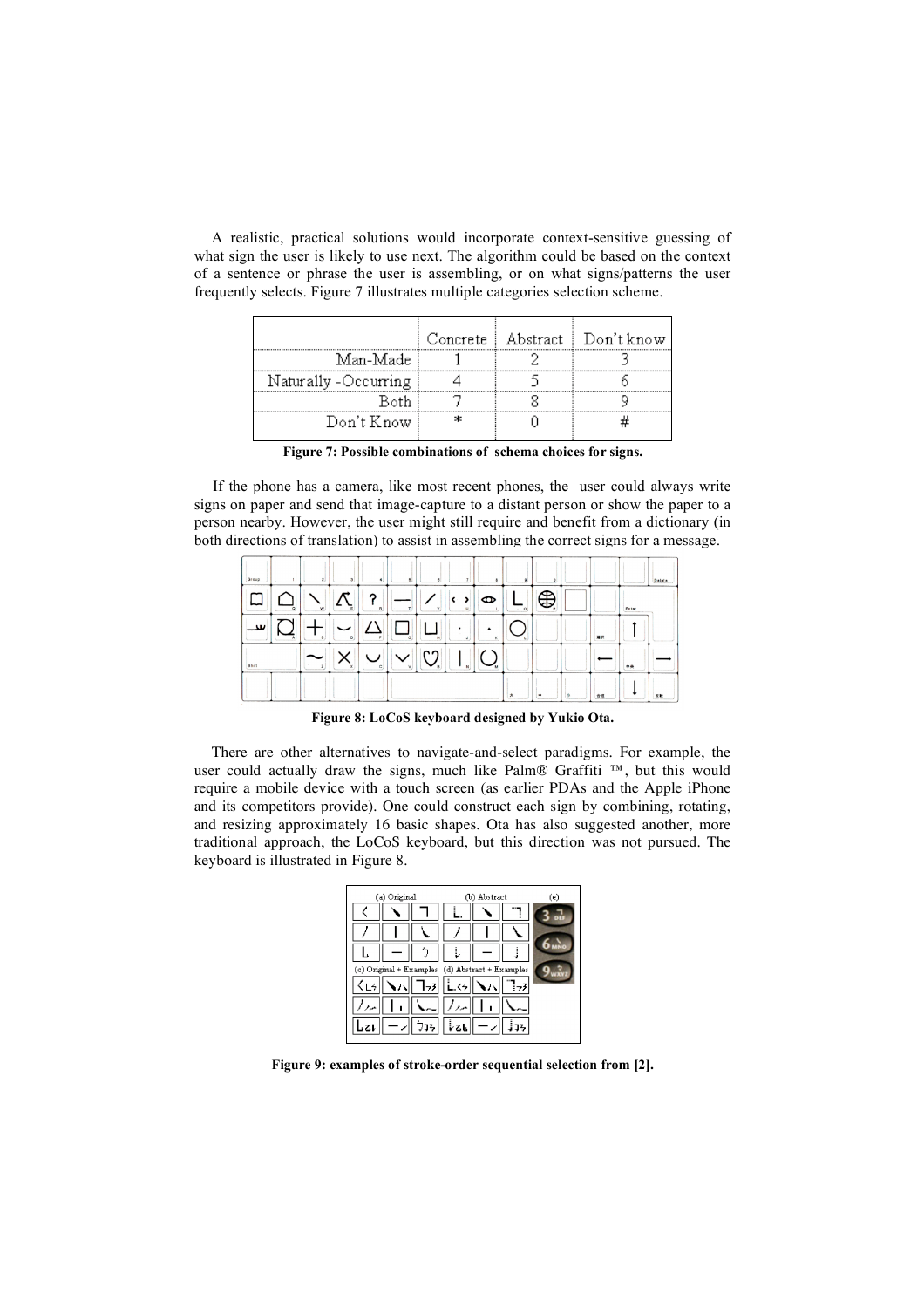Still another alternative is the Motorola iTAP® technique, which uses stroke-order sequential selection. In recent years, there have been approximately 320m Chinese phones, with 90m using text messaging in 2003, using sign input via either Pinyin or iTAP. m-LoCoS might be able to use sequential selection, or a mixed stroke/semantic method. Figure 9 shows examples of stroke-order sign usage for Chinese input.

### **2.5 Future Challenges**

Beyond the matters described above, there are other challenges to secure a successful design and implementation of m-LoCoS on mobile devices that would enable visible language communication among disparate, geographically distant users.

For example, the infrastructure challenges are daunting, but seem surmountable. One would need to establish protocols for encoding and transmitting LoCoS over wireless networks. In conjunction, one would need to secure interest and support from telecom hardware manufacturers and mobile communication services.

# **3 Conclusion: Current and Future Prototypes**

The author's firm, with the assistance and cooperation of Yukio Ota, investigated the design issues and designed prototype screens for m-LoCoS in early 2005, with subsequent adjustments since that time. About 1000 signs were assumed for LoCoS, which is not quite sufficient to converse for modern, urban, and technical situations. There is a need for a larger community of users and contributors of new signs. The current prototype is a set of designed screens that have been transmitted as images and show the commercial viability of LoCoS. Figure 10 shows a sample screen.



**Figure 10: Example of a prototype chat screen with m-LoCoS on a mobile phone.**